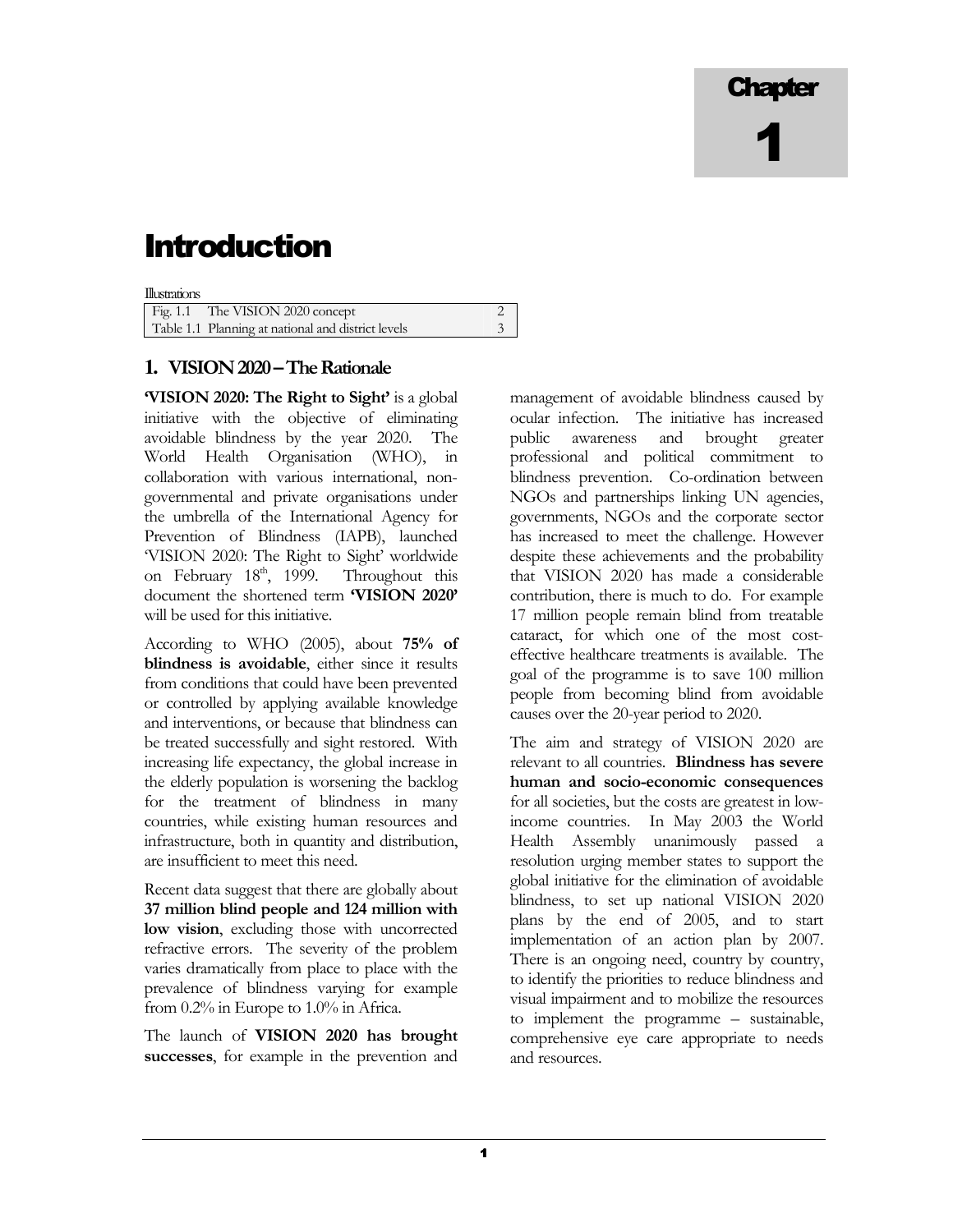#### 2. VISION 2020 – The Strategy

The strategy underlying the planning and implementation of VISION 2020 programmes is built upon the foundation of community participation and has three essential components:

1. Training sufficient human resources and securing their availability at the point of need.

2. Strengthening and optimal use of the **infrastructure**, both with relation to service units and to the use of appropriate and affordable technology.

3. Cost-effective control and prevention of major blinding diseases and disorders, with priority attention to cataract, trachoma, onchocerciasis, childhood blindness, refractive errors and low vision in the first instance. For each disease condition, effective and cost-efficient interventions exist, provided human resources and infrastructure are available.

#### Fig.1.1 The VISION 2020 concept -

services to prevent and treat eye diseases which cause visual loss



WHO/IAPB Tool Kit – Developing an Action Plan for VISION 2020

The work of bringing about the implementation of a VISION 2020 programme includes the following stages:

- Advocacy to bring an awareness to eye health professionals and service planners that much blindness is avoidable and that VISION 2020 offers a sound strategy to achieve this
- National planning to review current eye care activities and resources, identify constraints and gaps, and plan future priority actions
- Establishment of a National VISION 2020 Committee and preparation of a National Plan with clearly phased goals
- District involvement to plan and implement VISION 2020 at the community level (see Table 1.1). At this level, emphasis is put on the tasks to be carried out, by whom, where and when, with consideration for resource and organisational difficulties.